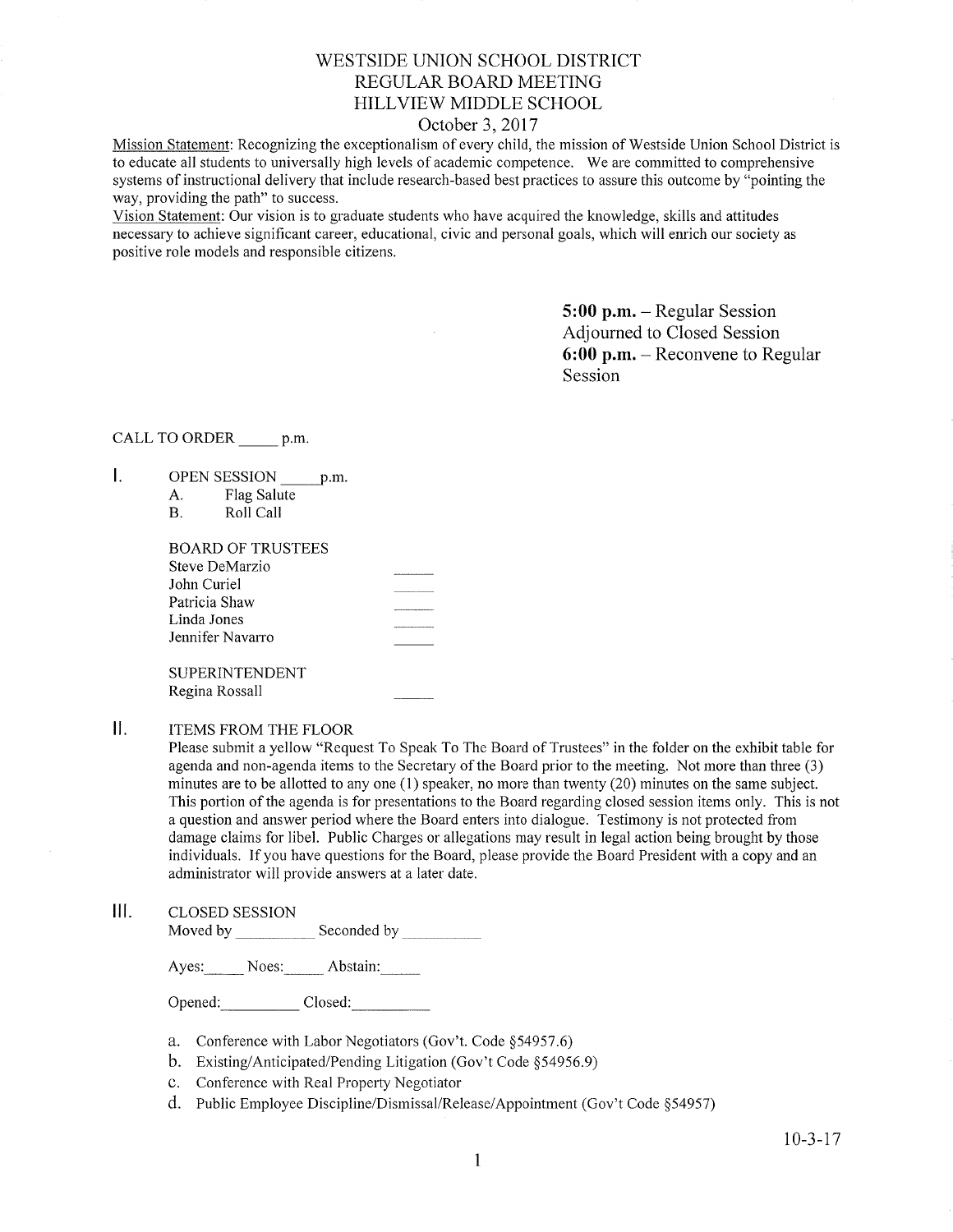- e. Pupil Personnel (Ed Code 35146 and 48918) 2 Cases
- f. Threat to Public Services or Facilities (Gov't Code \$54957)
- IV RECONVENE TO OPEN SESSION AT p.m.
- V. REPORT OF CLOSED SESSION ACTION
- VI PRESENTATIONS
	- A. Leona Valley Site Presentation and Employee Recognition B. David Howard Dissertation
	-
- vil HEARING SESSION/STAFF REPORTS
	- A. Board Comments
	- B. Staff Reports
		- 1. Assistant Superintendent Administrative Services
		- 2. Assistant Superintendent Educational Services
		- 3. Deputy Superintendent
		- 4. Superintendent

#### vilt PERSONAL APPEARANCES

- A. Westside Union Teachers Association Representatives
- B. California School Employees Association Representatives<br>C. Parent Teacher Association Representatives
- 
- D. West Antelope Valley Educational Foundation Representatives

#### $IX.$ ITEMS FROM THE FLOOR

Please submit a yellow "Request To Speak To The Board of Trustees" in the folder on the exhibit table for agenda and non-agenda items to the Secretary of the Board prior to the meeting. Not more than three (3) minutes are to be allotted to any one (1) speaker, no more than twenty (20) minutes on the same subject. This is not a question and answer period where the Board enters into dialogue. Testimony is not protected from damage claims for libel. Public Charges or allegations may result in legal action being brought by those individuals. If you have questions for the Board, please provide the Board President with a copy and an administrator will provide answers at a later date.

#### X PUBLIC HEARING

None

#### $X<sub>1</sub>$ . BUSINESS SESSION

- A. Organizational/Governance
	- 1. Agenda **Item**l

Moved by Seconded by Seconded by Seconded by Seconded by Seconded by Seconded by Seconded by Seconded by Seconded by Seconded by Seconded by Seconded by Seconded by Seconded by Seconded by Seconded by Seconded by Seconded

To approve the Agenda of the Regular Meeting of October 3,2017

Ayes: Noes: Abstain:

Goal #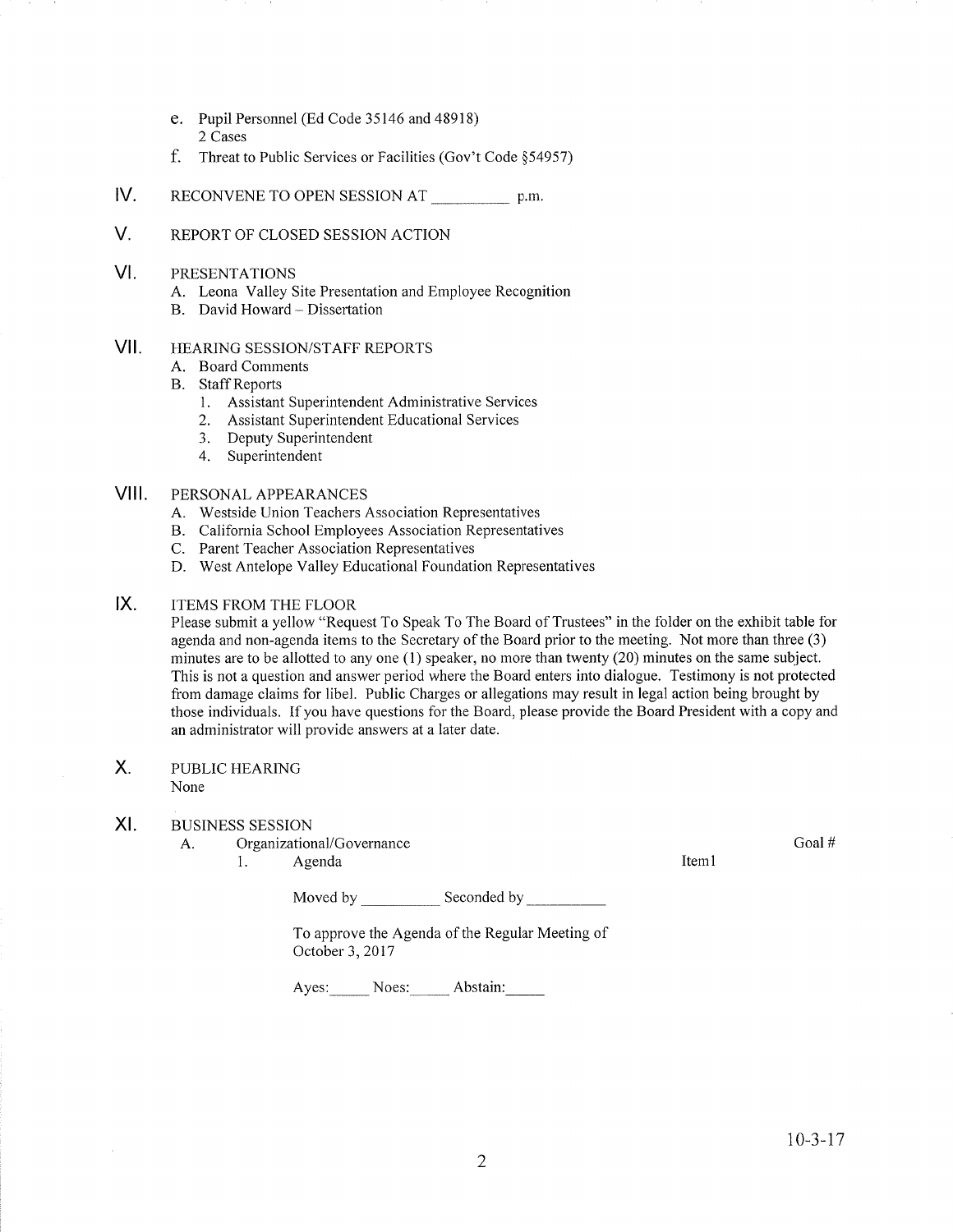Items2a -2h Goal #

Item 3

Actions proposed for the Consent Calendar, are items with adopted policies and approved practices of the District and are deemed routine in nature. They will be acted upon in one motion, without discussions, unless members of the Board request an item's removal. The item will then be removed from the motion to approve and after the approval of the consent agenda the item(s) will be heard. 2. Consent

- - a. Minutes of the Regular Meeting on September 19, 2017
	- b. Fundraising Authorizations
	- c. Williams Uniform Complaint Quarterly Report<br>Summary
	- d. Personnel Report
	- e. Purchase Orders
	- f. Consultant/Contract Schedule
	-
	- g. Conference/Workshop Schedule h. Resolution l8-03, Processing of Non-Routine Budget Revisions, Adjustments and Transfers

Moved by Seconded by

Approval of the Consent Items as presented

Ayes: Noes: Abstain:

3. Discussion Item

• Governance

B. Educational Services

- Item 4 4. Revised Board Policies, Administrative Regulation and Exhibit:
	- BP 0410, Nondiscrimination in District Programs and Activities
	- BP 0420.41, Charter School Oversight
	- BP/AR/E 6173, Education for Homeless Children

Moved by \_\_\_\_\_\_\_\_\_\_\_\_\_\_ Seconded by \_

Approval of the second and final reading of the revised Board Policies, Administrative Reguiation and Exhibit

Ayes: Noes: Abstain:

Item <sup>5</sup> <sup>5</sup> Memorandum of Understanding 18-02, between Westside Union School District and Hathaway-Sycamores Child and Family Services (HSCFS)

Moved by Seconded by Seconded by Seconded by Seconded by Seconded by Seconded by Seconded by Seconded by Seconded by Seconded by Seconded by Seconded by Seconded by Seconded by Seconded by Seconded by Seconded by Seconded

Approval of the Memorandum of Understanding l8-02, between Westside Union School District and Hathaway-Sycamores Child and Family Services (HSCFS)

Ayes: Noes: Abstain: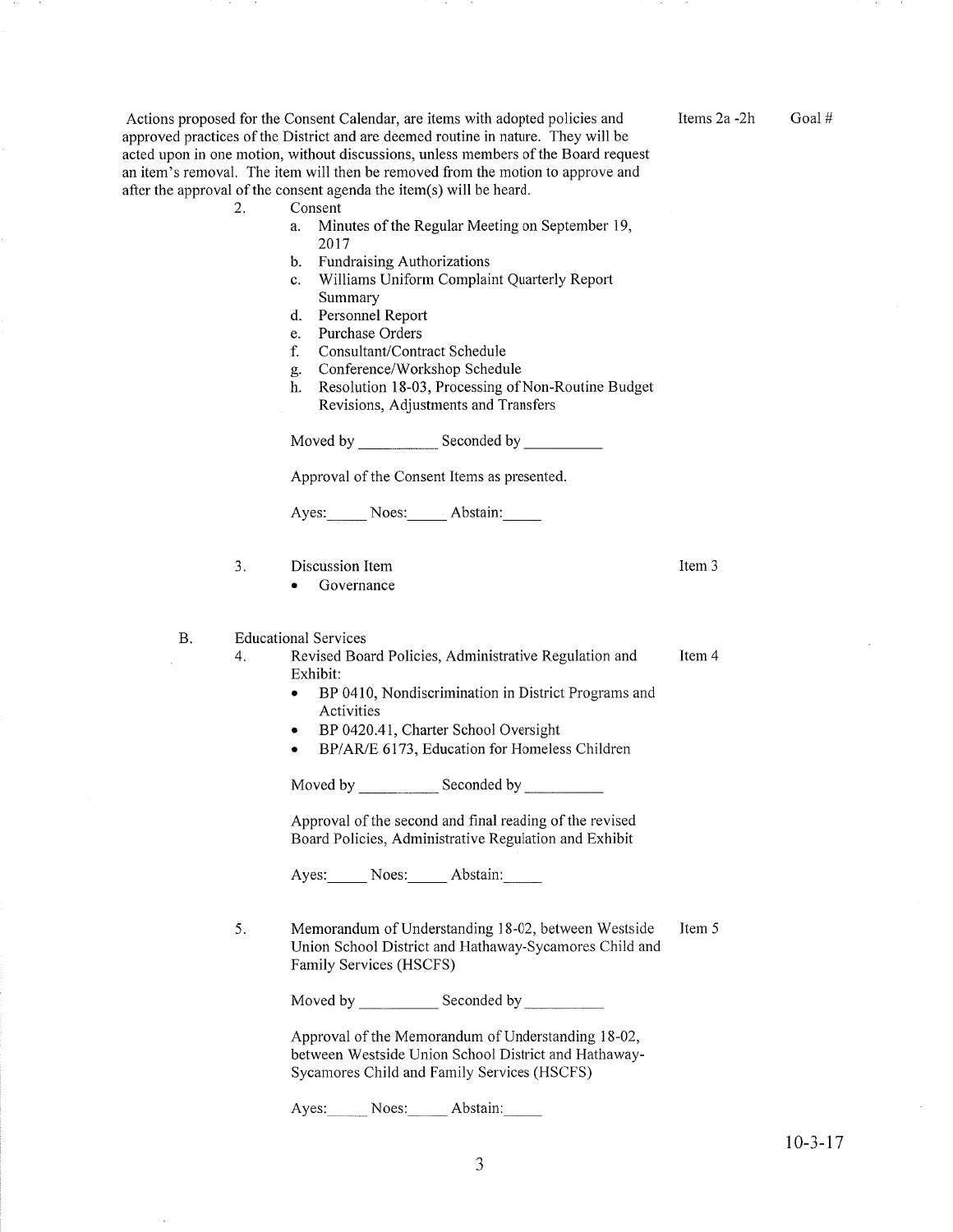- C. Personnel
	- 6. Revised and New Board Policy and Administrative Regulations:
		- AR 4112.2, Appointment and Conditions of Employment
		- $\bullet$  AR 4112.21, Interns
		- AR 4112.23, Qualifications/Assignment of Special Education Teachers
		- BP 4117.13, Early Retirement Option
		- AR 4217.11, Preretirement Part-Time Employment
		- AR 4222, Teacher Aides/Paraprofessionals
		- AR 4261.1, Personal Illness/Injury Leave

Moved by Seconded by

Approval of the first reading of the revised and new Board Policy and Administrative Regulations

Ayes: Noes: Abstain:

- Business D
	- 1. Revised Board Policies and Administrative Regulation: Item 7
		- o BP/AR 3551, Food Service Operations/Cafeteria Plan • BP 7214, General Obligation Bonds

Moved by \_\_\_\_\_\_\_\_\_\_\_\_\_ Seconded by \_

Approval of the first reading of the revised Board Policies and Administrative Regulation

Ayes: Noes: Abstain:

#### xil INFORMATION SESSION

- A. Items From The Floor Continued<br>B. Dates to Remember:
- 
- 1. Regular Meeting on October 17, 2017<br>2. Regular Meeting on November 7, 2017<br>C. Board Comments Continued
	-
- 
- XIII. NEW BUSINESS Future Board Meeting Items
- XIV. CLOSED SESSION - Continued
- XV. RECONVENE TO OPEN SESSION at p.m.
- XVI. REPORT OF CLOSED SESSION ACTION
- XVII ADJOURNMENT There being no further business to come before the Board, the regular meeting of October 3, 2017, is adjoumed at p.m. by the Board President.

Goal #

Item 6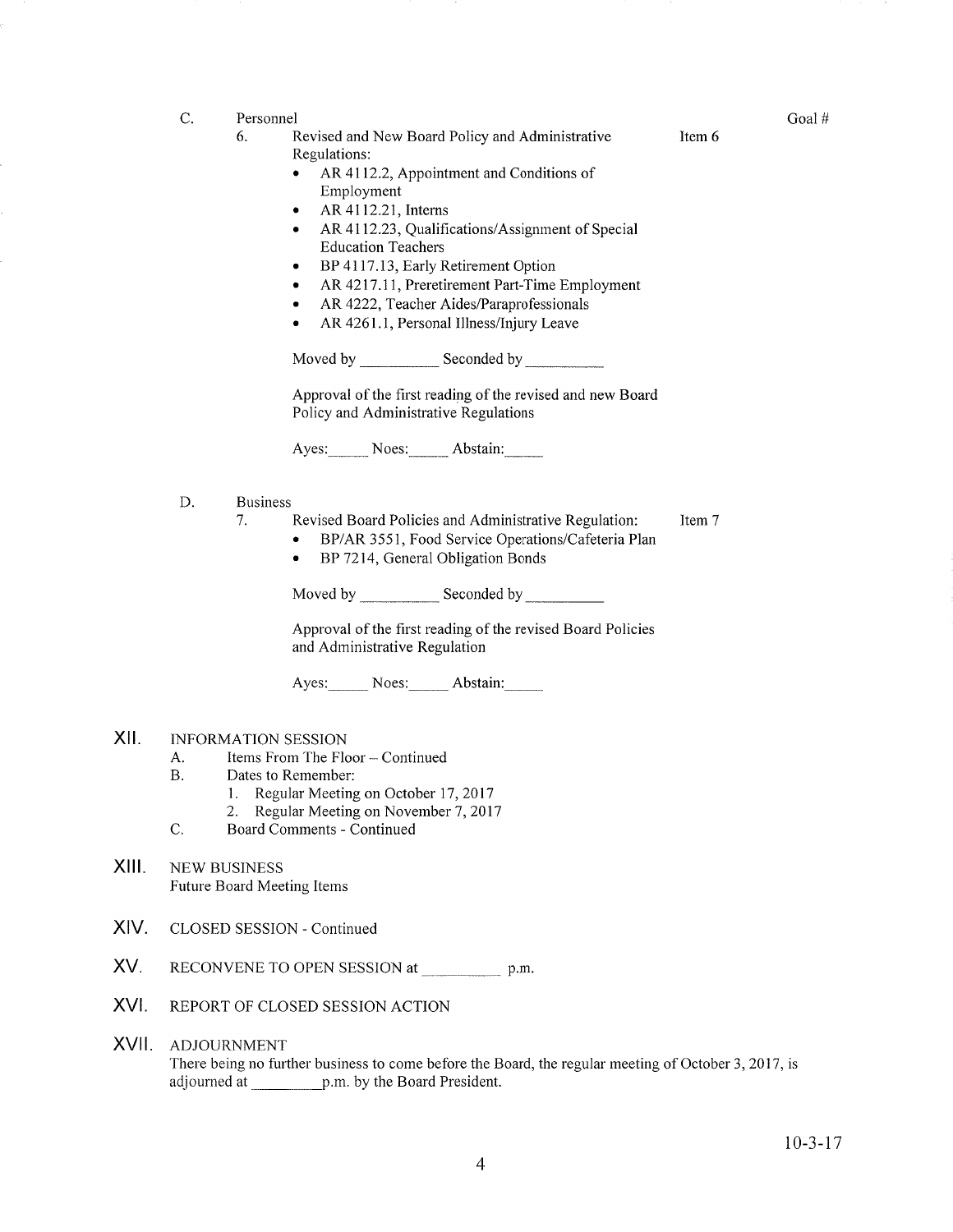In compliance with the Americans with Disabilities Act, if you need special assistance to access the Board meeting room or to otherwise participate at this meeting, including auxiliary aids or services, please contact Tonya Williams at (661) 722-0716. Notification at least 48 hours prior to the meeting will enable the District to make reasonable arrangements to ensure accessibility to the Board meeting room.

Any writings or documents that are public records and are provided to a majority of the governing board regarding an open session item on this agenda will be made available for public inspection on the District Web Site, www.westside.k12.ca.us or in the District Office located at 41914 50<sup>th</sup> St. West, Quartz Hill, CA 93536 during normal business hours  $(8:00 a.m. - 4:00 p.m.).$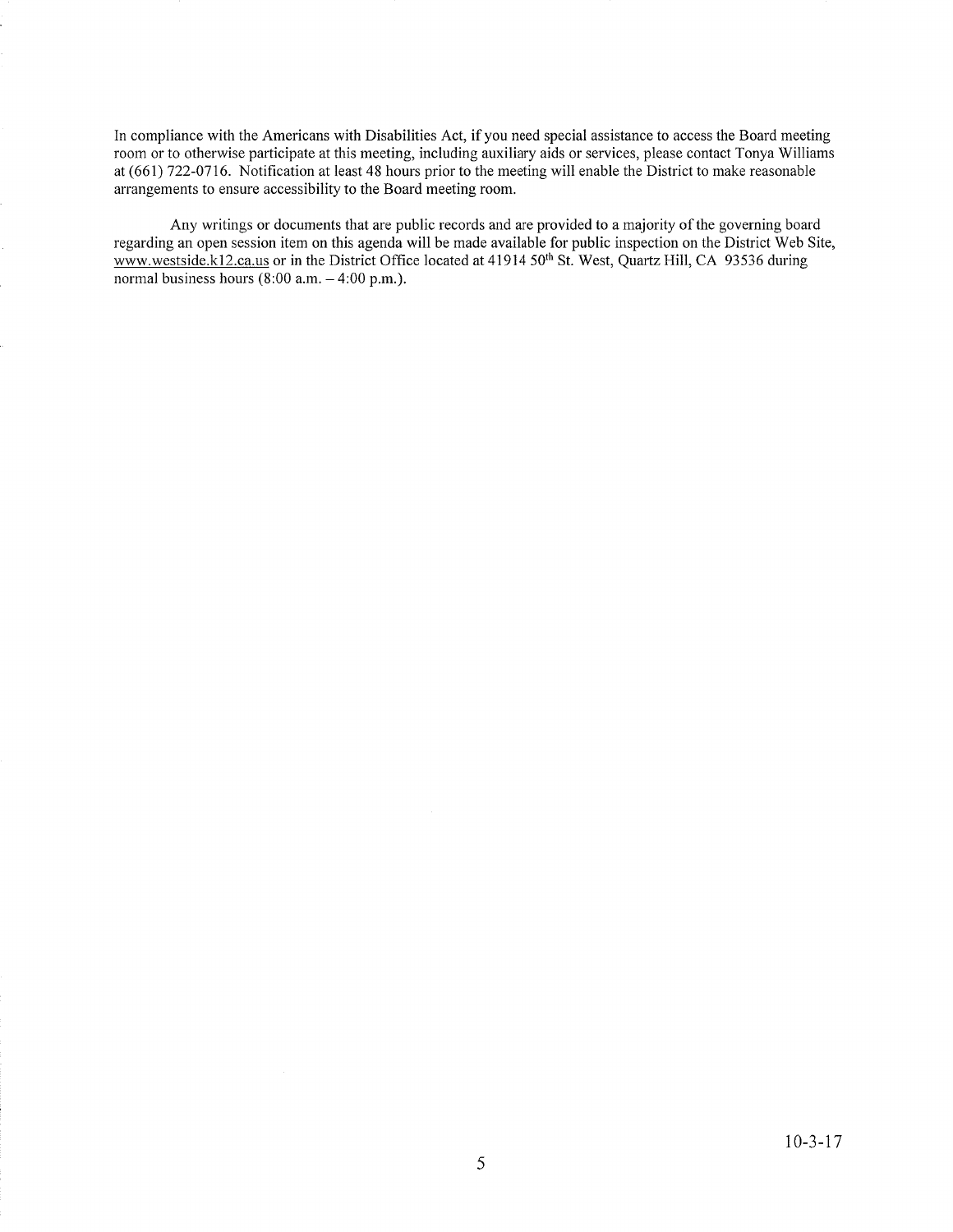# Core Beliefs and Board Goals 2017-2018

# The District uses data to create a learning-oriented culture for both staff and students which defines success in terms of improvement and progress.

### 1 WE BELIEVE THAT OUR TEACHERS AND STAFF ARE OUR MOST VALUABLE ASSETS AND RESOURCES

2. WE OPERATE WITH TRANSPARENCY, TRUST AND INTEGRITY, GOVERNING IN A DIGNIFIED, PROFESSIONAL MANNER, TREATING EVERYONE WITH CIVILITY AND **RESPECT** 

### 3. WE ARE ABSOLUTELY COMMITTED TO PROVIDING A SAFE, DISTINGUISHED AND ENGAGING LEARNING ENVIRONMENT THAT ENSURES ALL STUDENTS LEARN TO THEIR HIGHEST POTENTIAL

- $\odot$  A. Build the capacity of board and district staff in developing and monitoring data related to goals and priorities specifically in the area of cultural responsiveness and educational equity
- B. A key concern and priority for this goveming board is improving the accuracy and consistency of grading which should measure what students know, as they play a crucial role in every aspect of students' academic lives and future lives as global citizens. Areas of concern are: 1) Grades reflect progressive and mastery of content. 2) They are predictable and understood by parents and third parties. 3) That non-academic factors are graded separately. 4) The system adopted is not overwhelming for teachers. èe
	- \* Annual Report by Educational Services

### 4. WE ARE ABSOLUTELY COMMITTED TO PROVIDING THE NECESSARY FACILITIES TO MEET THE HOUSING AND EDUCATION NEEDS OF OUR CHANGING STUDENT POPULATION AND A VISION THAT PROMOTES AND SUPPORTS THEIR FUTURE

- èp A. Continue the Cottonwood Elementary School modernization
- èp B. Receive annual updates to the District's Facilities Master Plan while exploring and securing options to finance the plan.
- èp C. Continue to implement sustainable clean energy programs that promote the long-term wellbeing of both the District's finances and the environment.
	- \* Annual Report by Business Services

### 5 WE ARE FISCALLY TRUSTWORTHY AND DEDICATED TO RESPONSIBLE FINANCIAL ACCOUNTABILITY

### 6 WE BELIEVE IN AND PROMOTE PARENT AND COMMUNITY INVOLVEMENT IN WESTSIDE UNION SCHOOL DISTRICT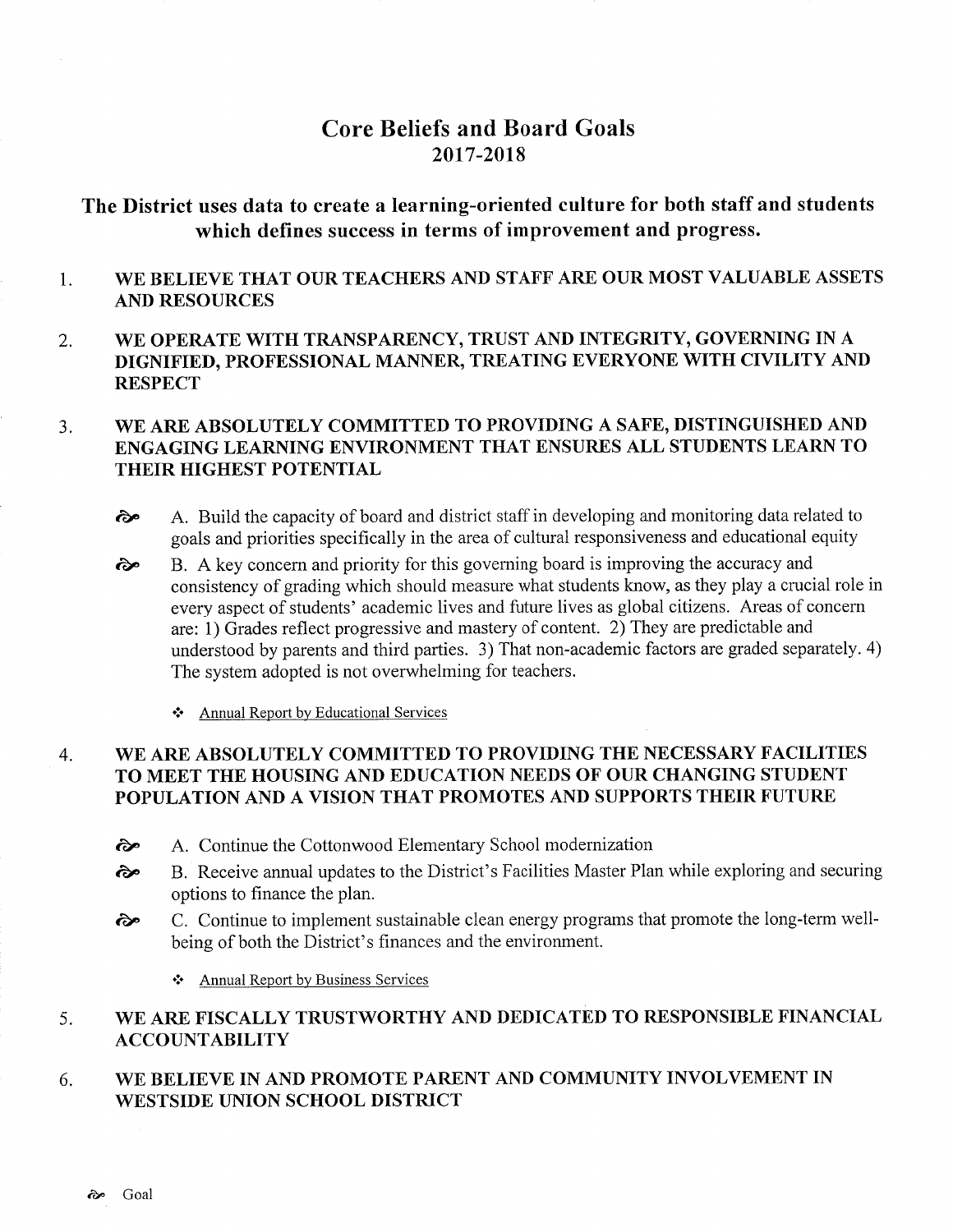## <sup>2017</sup>-2018 Board Expectations

# The District uses data to create a learning-oriented culture for both staff and students which defines success in terms of improvement and progress.

## 1. WE BELIEVE THAT OUR TEACHERS AND STAFF ARE OUR MOST VALUABLE ASSETS AND RESOURCES

## EXPECTATIONS:

- a. Provide staff development to enable employees in a job classifications to maintain and improve their skills to meet stated goals of the Board to meet the needs of students. Continuously monitor and re-evaluate formula-driven staffing levels that adequately address student ratios and campus needs for all classifications of employees (classifred, certificated, confidential, and administration)
- b. Maintain and monitor administrative training programs to enable existing staff to become administrators or to increase the skills of current administrators to assume increasing levels of responsibility in the future as well as immediately assisting with the reduction of attendance issues, traffìc safery and student discipline at all school sites. Create programs that enable classified employees who want to become teachers to obtain the necessary information to do so, and work with the CSEA Board to make sure members know about contractual benefits available when taking college classes. As grants become available to help classified employees become teachers, apply for any for which the District is eligible.
- c. Provide ongoing recognition for school achievement, program development, i.e., California Gold Ribbon, Golden Bell, Employee of the Year, and Program Innovation: Joe Walker STEALTH, Gregg Anderson Academy, The IDEA Academy at Cottonwood, Westside Academy and Hillview 6'h Grade Academy
- d. Continue a long-term plan to provide total compensation for all positions within the district that is competitive with the surrounding Antelope Valley elementary school districts
- 
- e. Provide ongoing training to ensure a safe work place for all employees **has funds and a separate account to pay for long term post-**<br>f. As funds are available revenues will be placed in a separate account to pay for lon employment benefits
	- a.  $a, d \& e$  Annual Report by Human Resources
	- b. b & c Annual Report from Superintendent c.  $f$  Annual Report by Business Services
	-

# 2. WE OPERATE WITH TRANSPARENCY, TRUST AND INTEGRITY, GOVERNING IN A DIGNIFIED, PROFESSIONAL MANNER, TREATING EVERYONE WITH CIVILITY AND RESPECT

## EXPECTATIONS

- a. Continue to improve the knowledge level of trustees through ongoing training, participation in political actions that influence improved funding and legislation for educational programs, and programs of independent study. All Board Members will attend the CSBA Annual Education Conference, with a report of sessions attended at a future Board Meeting, and receive a Masters in Governance certification
- b. The board will initiate the annual process for self-evaluation in June
- 
- c. Annually set objectives to meet the goals of the district in June d. Continue to improve working relationship with employee unions to enable communications that enhance the overall well-being of the district including all employees
- e. A public-friendly version of the three major budget reports of the year shall be posted on the website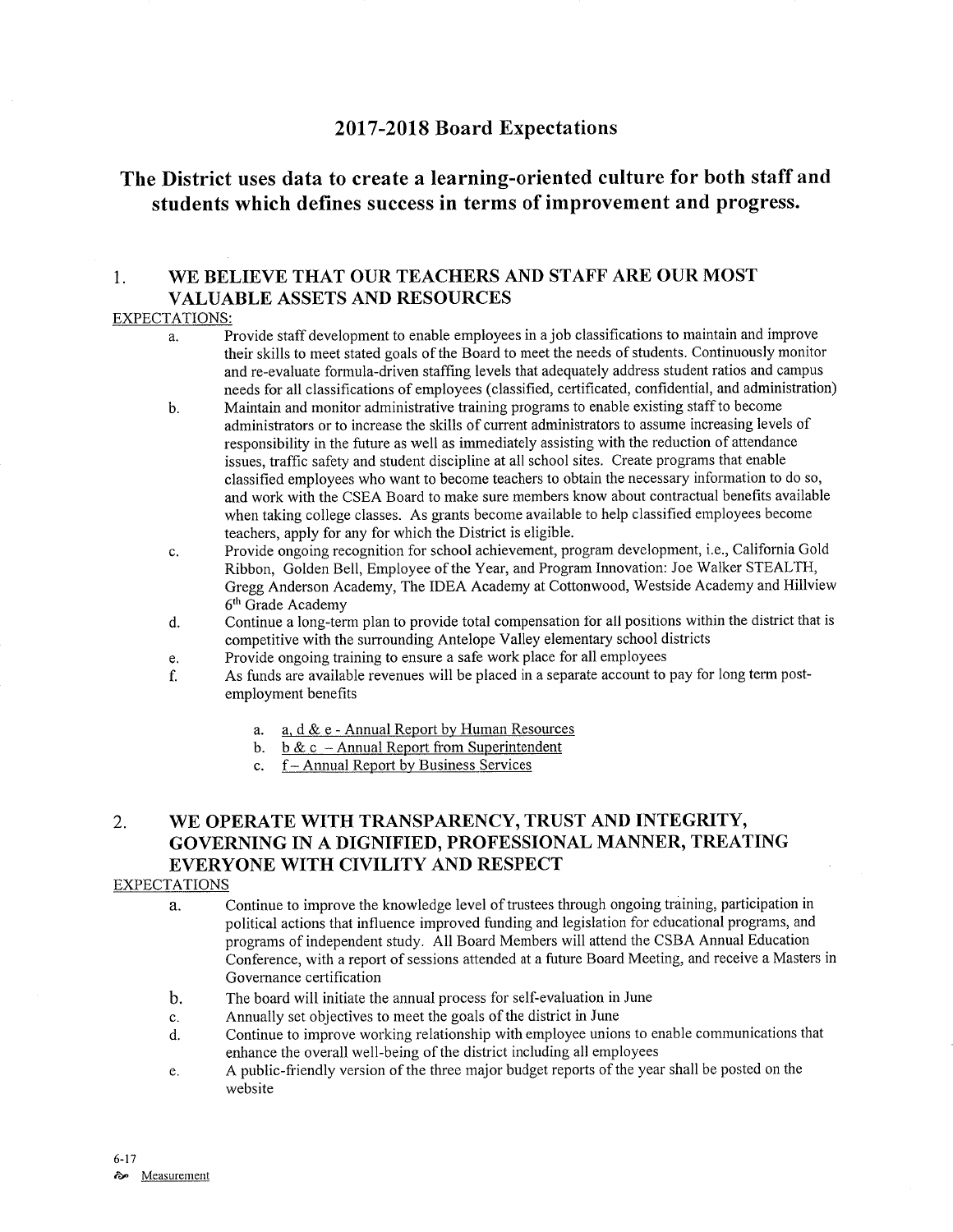# 3. WE ARE ABSOLUTELY COMMITTED TO PROVIDING A SAFE, DISTINGUISHED AND ENGAGING LEARNING ENVIRONMENT THAT ENSURES ALL STUDENTS LEARN TO THEIR HIGHEST POTENTIAL

## EXPECTATIONS:

- a. Staff will monitor comprehensive plans for improving student achievement including the Local Control Accountability Plan (LCAP) and the Comprehensive Safety Plans including the sections related to student discipline.
- b. All students will receive rigorous and effective instruction, support and intervention that afford equitable access to a high quality educational experience in an environment that nurtures critical thinking, communication, collaboration, creativity and social responsibility.
- c. Teachers will use research-based best practices to design and deliver instruction, which addresses the knowledge, concepts and skills outlined in the State Standards. Teachers will design lessons that actively engage the minds of all learners with that which is to be leamed. Learning objectives that describe what sfudents will be able to do successfully and independently at the end of each lesson will be clearly articulated. Formative assessment will be used to guide and inform instruction. Summative assessment will be used to measure student learning.
- d. Professional Development will be aligned to improve student outcomes. Data will be collected to substantiate growth in student achievement.

## 4. WE ARE ABSOLUTELY COMMITTED TO PROVIDING THE NECESSARY FACILITIES TO MEET THE HOUSING AND EDUCATION NEEDS OF OUR CHANGING STUDENT POPULATION AND A VISION THAT PROMOTES AND SUPPORTS THEIR FUTURE

## EXPECTATION

a. Monitor and maintain high-quality information technology systems throughout the District

## 5. WE ARE FISCALLY TRUSTWORTHY AND DEDICATED TO RESPONSIBLE FINANCIAL ACCOUNTABILITY

## EXPECTATIONS:

- a. Continue to decrease encroachment of general funds by Special Education b. Continue to update and implement the adopted Technology Plan
- 
- 
- c. Continue to increase operational efficiency<br>d. Citizens Oversight Committee will hold required meetings
- e. Set budget priorities based on the goals of the District
- f. Support and retain partnerships that have a mutual priorify to maximize the available dollars for improving programs for students
- 
- C. Maintain student Average Daily Attendance to exceed 96Yo percent. h. Senior Staff to hold twice-yearly hscal status updates at employee work locations in order to educate and inform our stakeholders
- i. Maintain a financially responsible, positive District budget for the current year and two out years in order to preserve Westside's financial solvency, educational programs and the continued payment of employee salaries.
	-
	- $\approx \text{g}$  Annual ADA Report by Business Services<br>  $\approx$  a, b, c, d, e, f, h & i Budget Presentations by Business Services